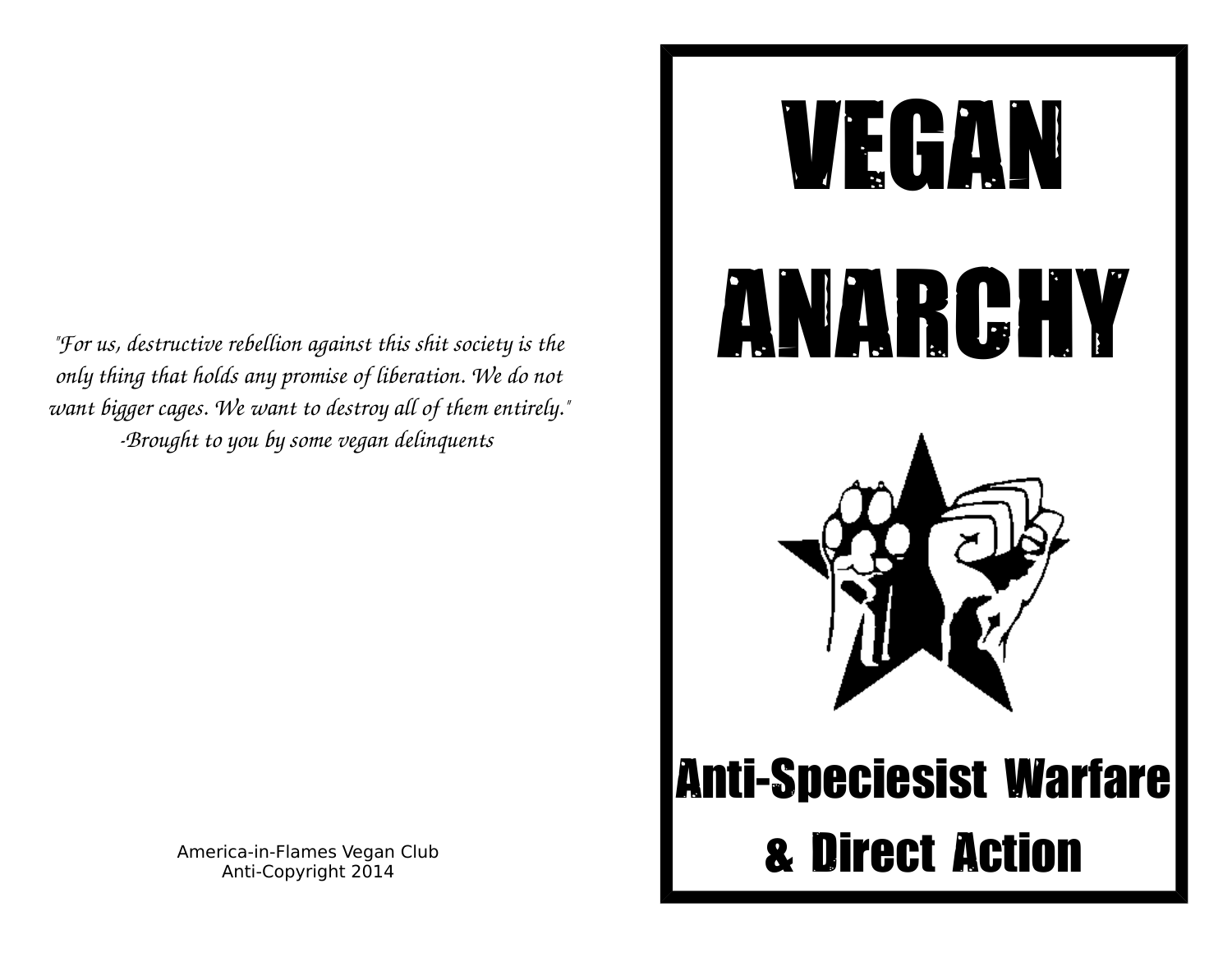*Dedicated to the hearts that dance upon the ashes of apathy, to a battle tune of total liberation...*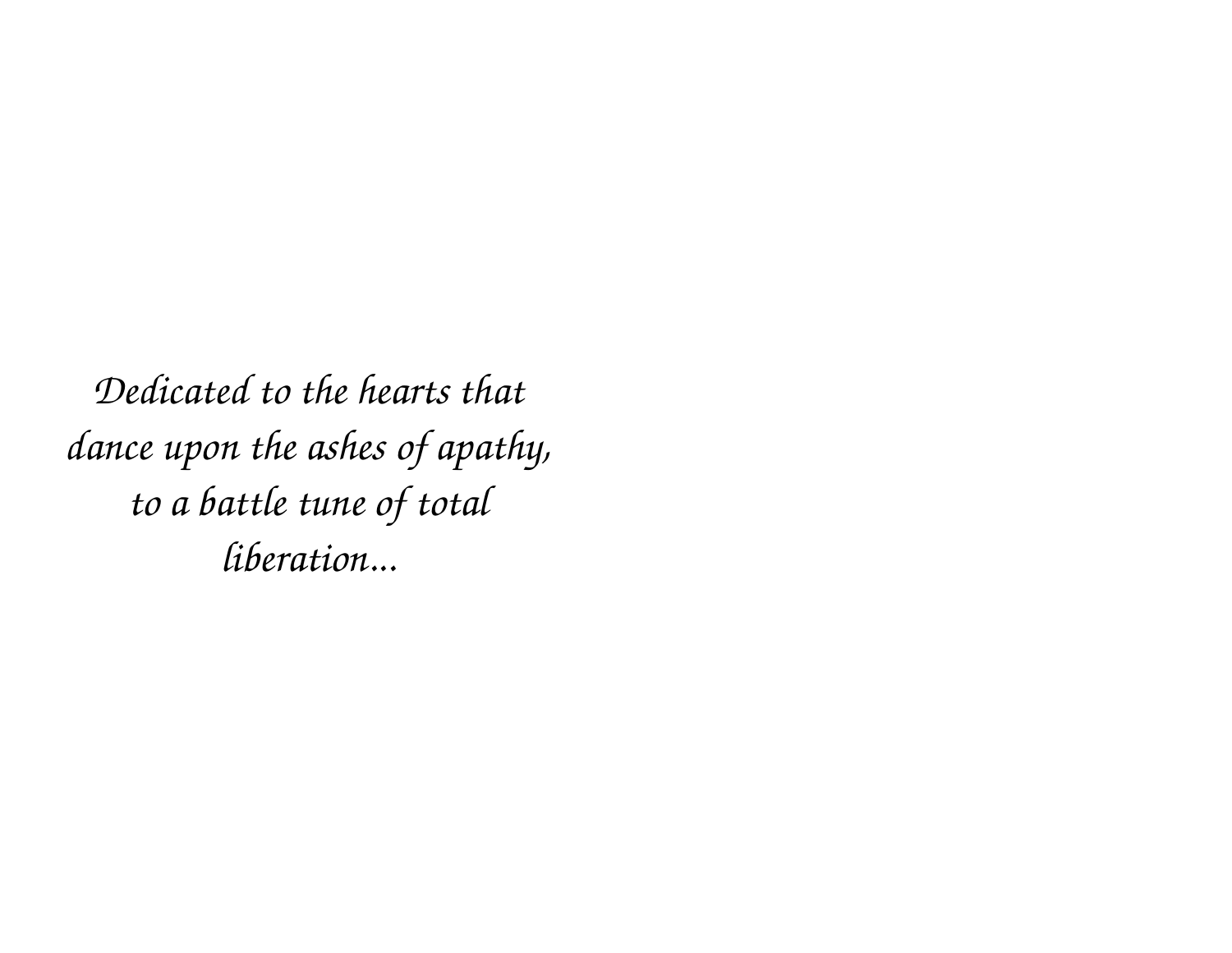

*"The first action became known on November 30 1982 when five letter bombs were sent to Margaret Thatcher, then British Prime Minister, the Home Office minister responsible for animal legislation, as well as the leaders of Britain's three main opposition parties, signed by the Animal Rights Militia. The office manager to Thatcher suffered superficial burns on his hands and face when opening the package that burst into flames. It was later reported that the 8-by-4 inch package filled with gunpowder that exploded evaded Post Office scanners, causing a tightening in mail security at 10 Downing Street. Scotland Yard led the investigation stating, "We are now connecting all five letter-bombs with the same organization."*

The non-human animal liberation movement challenges the anthropocentric, speciesist, and humanist dogmas that are deeply entrenched in anarchist thinking and traditions.

Since the fates of all species on this planet are intricately interrelated, the one-sided exploitation of non-human animals cannot but have a major impact on human animal life as well. When human animals exterminate nonhuman animals, they devastate habitats and ecosystems necessary for their own lives. When they mass-produce and butcher farmed non-human animals by the billions, they ravage rainforests, turn grasslands into deserts, exacerbate global warming, and spew toxic wastes into the environment. When they construct a global system of factory farming that requires prodigious amounts of land, water, energy, and crops, they squander vital resources and aggravate the problem of world hunger. When humans are violent toward non-human animals, they often are violent toward one another, a tragic truism validated time and time again by serial killers who grow up abusing non-human animals and violent men who beat the women, children, and "companion" animals of their home. The connections go far deeper, as the domestication of animals at the dawn of agricultural society is central to the emergence of patriarchy, state power, slavery, and hierarchy and domination of all kinds.

In countless ways, the one-sided exploitation of non-human animals rebounds to create crises within the human animal world itself. The vicious circle of violence and destruction can end only if and when the human species learns to form harmonious relations – non-hierarchical and nonoppressive — with other animal species and the natural world. On its own, however, the non-human animal liberation movement cannot possibly bring about the end of animal exploitation. It can only do this in crime with insurrectionary, anti-capitalist struggles, and radical environmentalism.

In addition to gaining new insights into the dynamics of hierarchy, domination, and environmental destruction from anti-speciesist 2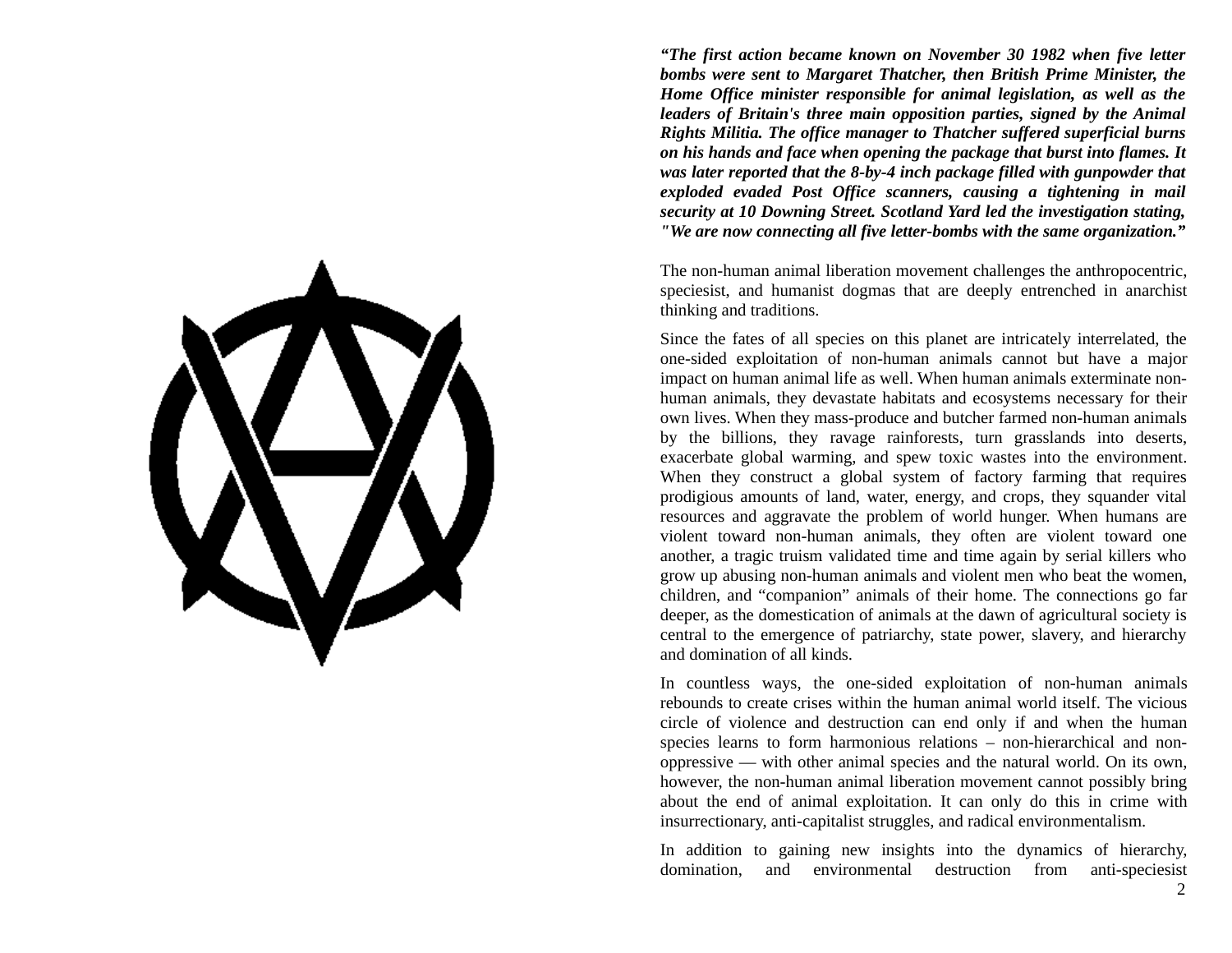perspectives, Leftists should grasp the gross inconsistency of advocating values such as peace, non-violence, compassion, justice, and equality while exploiting non-human animals in their everyday lives, promoting speciesist ideologies, and ignoring the ongoing brutality against other species that gravely threatens the entire planet. Conversely, the non-human animal advocacy movement in part is politically naive, single-issue oriented, and devoid of a systemic anti-capitalist theory and politics necessary for the true illumination and elimination of non-human animal exploitation. Liberal vegans can benefit greatly from discussions with anarchists regarding anticapitalism and anti-statism. Further, liberal, non-vegan environmentalists can never achieve their goals without addressing the main cause of global warming – factory farming – and grasping how water pollution, rainforest destruction, desertification, resource depletion and other key problems are shaped principally or significantly from global meat production and nonhuman animal exploitation.

We assert the need for more expansive visions on all sides of the human/non-human animal/Earth liberation equation, and we call for new forms of dialogue, learning, and strategic alliances. Human, non-human animal, and Earth liberation are interrelated projects that must be fought for as one, as we recognize that veganism is central to ecology, sustainability, and the healing of the major crises afflicting this planet.

Thus, we must replace partial concepts of revolutionary change, such as involved the liberation of humans, non-human animals, or the Earth, in favor of a far broader, deeper, more complex, and more inclusive concept of "total liberation." We must replace the critique of any one system of domination with a critique of hierarchy as a systemic phenomenon, as we recognize that capitalism is a metastasizing cancer eating away at the planet and that a viable program for total liberation necessarily seeks to abolish global capitalism and dismantle hierarchy in all forms.

*On 30 August 2007, ARM claimed to have deliberately contaminated 250 tubes of Novartine's widely-used antiseptic Savlon in shops including Superdrug, Tesco and Boots the Chemist who all withdrew sales of the cream. The cell claimed in a communique to Bite Back:*

*"We don't want to kill living beings like Novartis but the side effects and the inevitable hospital stay will give people an idea of what Novartis pays for inside Huntingdon Life Sciences. The message is clear and uncompromising Vasella, you must stop killing animals inside Huntingdon Life Sciences or this will only be the beginning of our campaign."*

bright fluorescent lights of medical facilities. Liberation will bloom in the re-wilding of the civilized and domesticated. In solidarity with all who are oppressed, the struggle is interconnected. For total non-human, human animal, and Earth liberation, *by every means necessary*.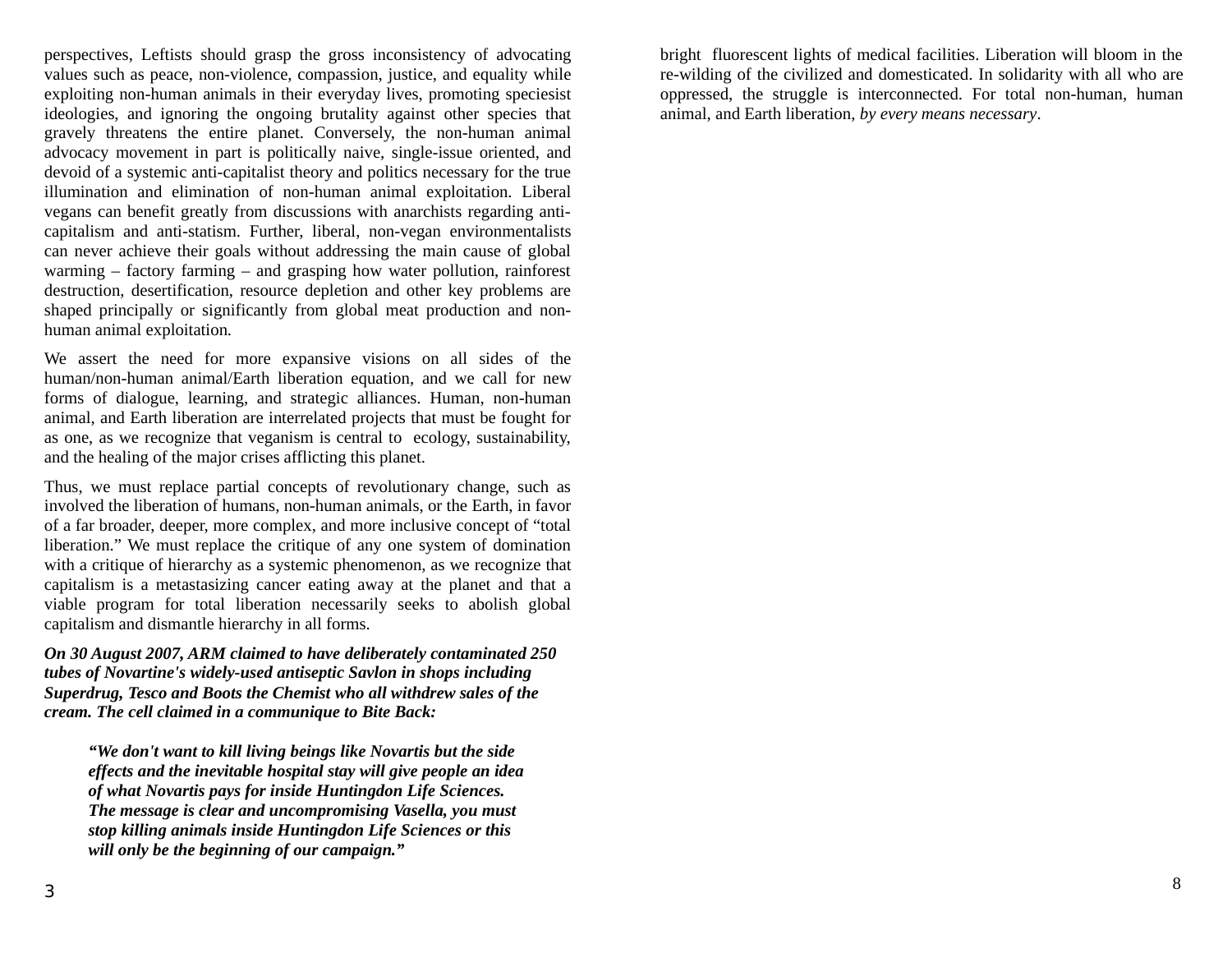Corporations that sell meat and dairy are not oblivious to the horrors of nonhuman animal cruelty. Their lack of compassion is an integral part of being a single-sided exploitative institution in a capitalist market of competition. The time and energy spent campaigning and petitioning in an attempt to reform institutions founded upon this exploitation and hierarchy deprives communities of the direct action necessary in pursuing autonomous, selfsustainable living in opposition to capitalism and hierarchy. Petitioning in hopes of reforming or "greening" these corporations only perpetuates the idea that corporations are more important than the individual or community of self-determined individuals.

# **Myth 6.** *" Labels like "Cage Free", "Free-Range" etc are examples of success"*

Whenever the value of success is placed on reforms rather than radical changes, the delusion of progress is reinforced. Despite all reforms, over a million non-human animals are still being mass-produced into slavery, exploitation, and are tortured, and murdered everyday. Speciesism must be fought at the root- the root being the speciesist view that non-human animals are products for human use rather than sentient beings with interests of their own. The problem is not that non-human animals are *inhumanely* oppressed, but rather a system of social oppression exists in the first place which systemically dominates them and us as well.

# *Liberation through Destruction.*

Behind computer screens, hybrid cars, iPhones, GPS systems and plasma television screens grows an epidemic. An epidemic in the construction of another "Whole Foods" market built on top of another poor community. Behind every window of a "pet" store and encompassing every brand name "pet" food, an epidemic materializes. It gives light to newly erected banks, and blooms within the settling dust of deforestation. Domestication: cultivating domination, industrializing the natural world, and re-defining reality. Where industries and technological advancements colonize the earth, oppression pollutes the future. As materialism manufactures artificial happiness, financial comfort nurtures submission.

Total liberation will not be achieved with veganism alone but coupled with an uncompromising determination for freedom through the complete destruction of capital-industrial civilization. Liberation by individual will and inevitable desire to destroy every social, systematic, indoctrinated, and developed instrument of oppression. This fight begins at birth in the 7

# *No Cages, No compromise.*

To vegan anarchists, veganism is more than just a dietary lifestyle that rejects food and products derived from tortured and exploited non-human animals destined to be mere products. From an anarchist view veganism is one of many necessary forms of resistance that wages war on capitalism, the state and the totality of anthropocentric, industrial civilization. On an individual level, veganism means rejecting the commodity status of nonhuman animals and confronting the society that maintains it.

As any other movement advocating liberation, veganism requires outreach, awareness, and direct action. As any other form of oppression, speciesism must be brought to the forefront of conversations, especially in anarchist circles. With over a million non-human animal lives being taken a day in the name of capitalism, dietary commodity, and moral anthropocentrism, speciesism is a hidden epidemic of normalized discriminatory brutality. Smashing speciesism means extending respect and solidarity to those whos value of life is determined by a system that views them as mere objects. To oppose racism, sexism, and other forms of institutionalized and social discrimination while promoting speciesism is to compromise the totality of a struggle against hierarchical power and domination.

*Following the announcement in August 2005 that the Hall family were no longer breeding guinea pigs for medical research, the ARM (Animal Rights Militia) sent letters to the homes of 17 company directors associated with HLS (Huntingdon Life Sciences). Most of the companies targeted were building contractors based in Peterborough, Huntingdon, and Harrogate. A letter from the ARM activists said:*

*"The company you work for is working with Huntingdon Life Sciences. This is a disgusting and cowardly act. You have a choice. You can walk away from those sick monsters or you can personally face the consequences of your decision. Not only you but your family is a target. Sever your links with HLS within two weeks or get ready for your life and the lives of those you love to become a living hell."*

*Two weeks after the letters were sent in late September, nine companies, more than half, severed their ties with HLS.*